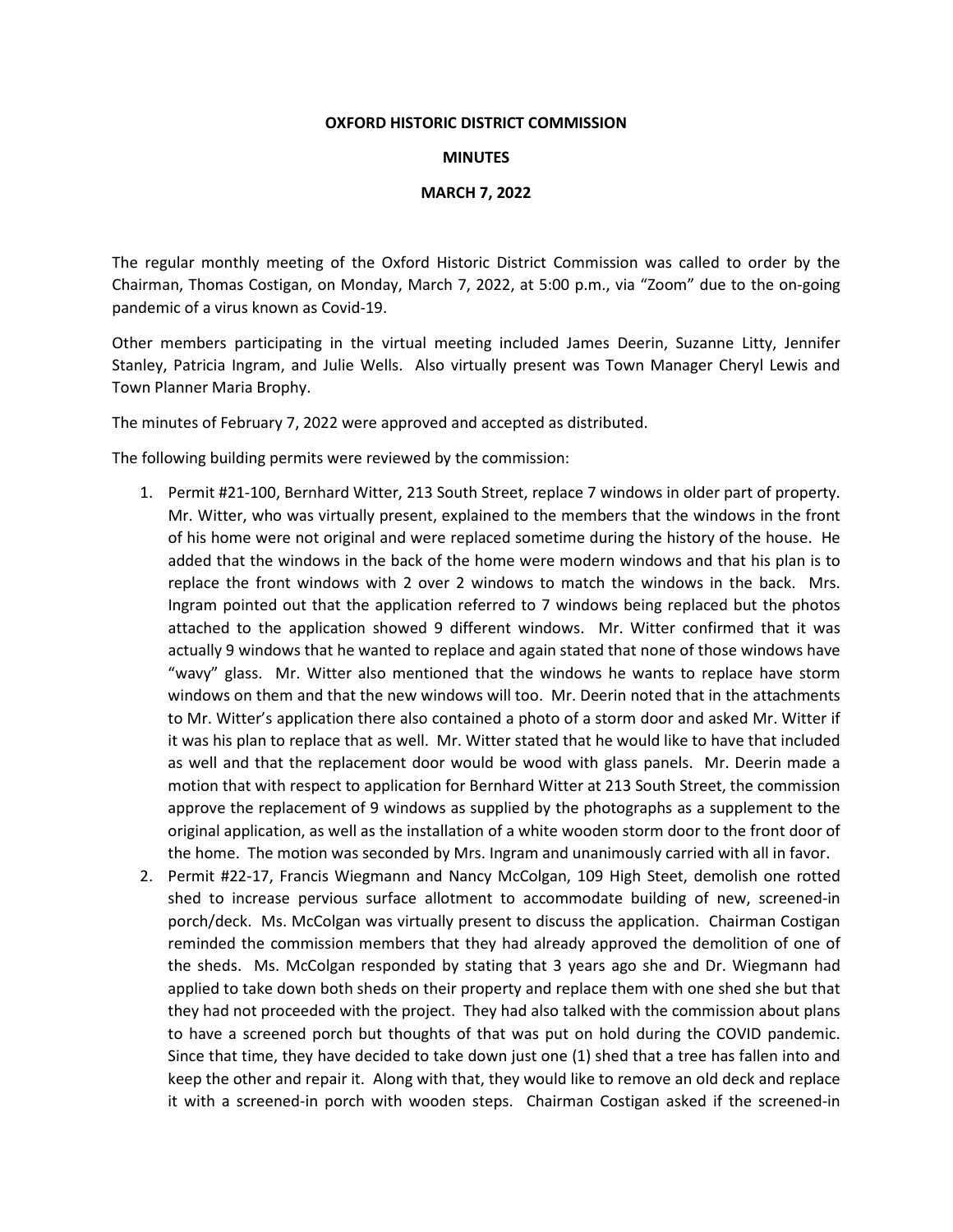porch would be sited on the same footprint as the existing deck. Ms. McColgan responded that was correct. Again, Chairman Costigan reminded the members that they had already approved the demolition for the shed in the past but that it had expired. Mr. Deerin made a motion, with respect to the application regarding 109 High Street, to approve the demolition of 1 of 2 sheds in the rear of the property (referred to as the shed "on the left" of the site plan). The motion was seconded by Mrs. Stanley and unanimously approved with all in favor.

- 3. Permit #22-18, Francis Wiegmann and Nancy McColgan, 109 High Street, demolition of existing deck to be replaced with porch. Chairman Costigan asked if the porch would have a roof over it. Ms. McColgan responded that it would, and that the roofing material would be fiberglass to match the shingles on the house. She added that the request was a straightforward one and that it would be a standard screened-in porch with no heated space or plumbing. An entrance onto the porch would be located on the east side of the property, having open steps leading up to a small, open deck from which one would enter the enclosed porch. Mr. Deerin made a motion, with respect to 109 High Street for the application to demolish an existing deck on the rear of the house and replace it with a porch, that the commission approve the request as long as it is constructed in accordance with the application exhibits that were filed with the application, including the drawings and contractor's description of the work to be performed. The motion was seconded by Mrs. Stanley and unanimously approved with all in favor.
- 4. Permit #22-07, Tom and Carol Wheeler, 514 E. Strand, coping of existing swimming pool, and removal of existing concrete pool patio to be replaced with concrete pavers using same dimension, along with Permit #22-15, to replace current wooden deck around pool with framing and Trex deck boards along with replacing wood fence section adjacent to bulkhead behind pool and fence section adjacent to bulkhead behind pool and fence section adjacent to driveway in front of pool with new vinyl fencing in white. The Wheelers were virtually represented by their agent, Jonathan Gosnell, and the building contractor, Eric Haro. Chairman Costigan commented that the application sounded like a maintenance request with some new work as well. Mr. Gosnell commented that the plan is to replaster the swimming pool along with adding new coping and tiles, as well as replacing the existing concrete around the pool with concrete pavers. He noted that basically everything would look the same. Mr. Haro added that he would be fixing the fence closest to the bulkhead along with a section of fencing across form that. He would not be touching any part of the fencing adjacent to the neighbors, only the fencing against the waterside and the driveway side. The plan is also to replace the existing deck with "Trek" decking using almost the same dimensions. Mrs. Stanley asked for an explanation as to what "almost the same dimensions" meant. Mr. Haro responded that the deck, closest to the bulkhead, has a sharp angle that they are just planning on squaring off to eliminate that odd angle. Chairman Costigan expressed concerns that the replacement fencing would be vertical but that it appeared that a section of fencing that is not planned for repair would remain horizontal. Mr. Haro pointed out that what Chairman Costigan was referring to was a bench, not the fencing. Mr. Deerin confirmed that was correct. Chairman Costigan asked if the pavers were going to be pink. Mr. Gosnell responded that that the photo they had provided hadn't printed out correctly and the color of the pavers would be a shade lighter than charcoal gray. Mrs. Stanley made a motion to approve the application for 514 E. Strand to be approved as presented. The motion was seconded by Ms. Litty and unanimously carried with all in favor.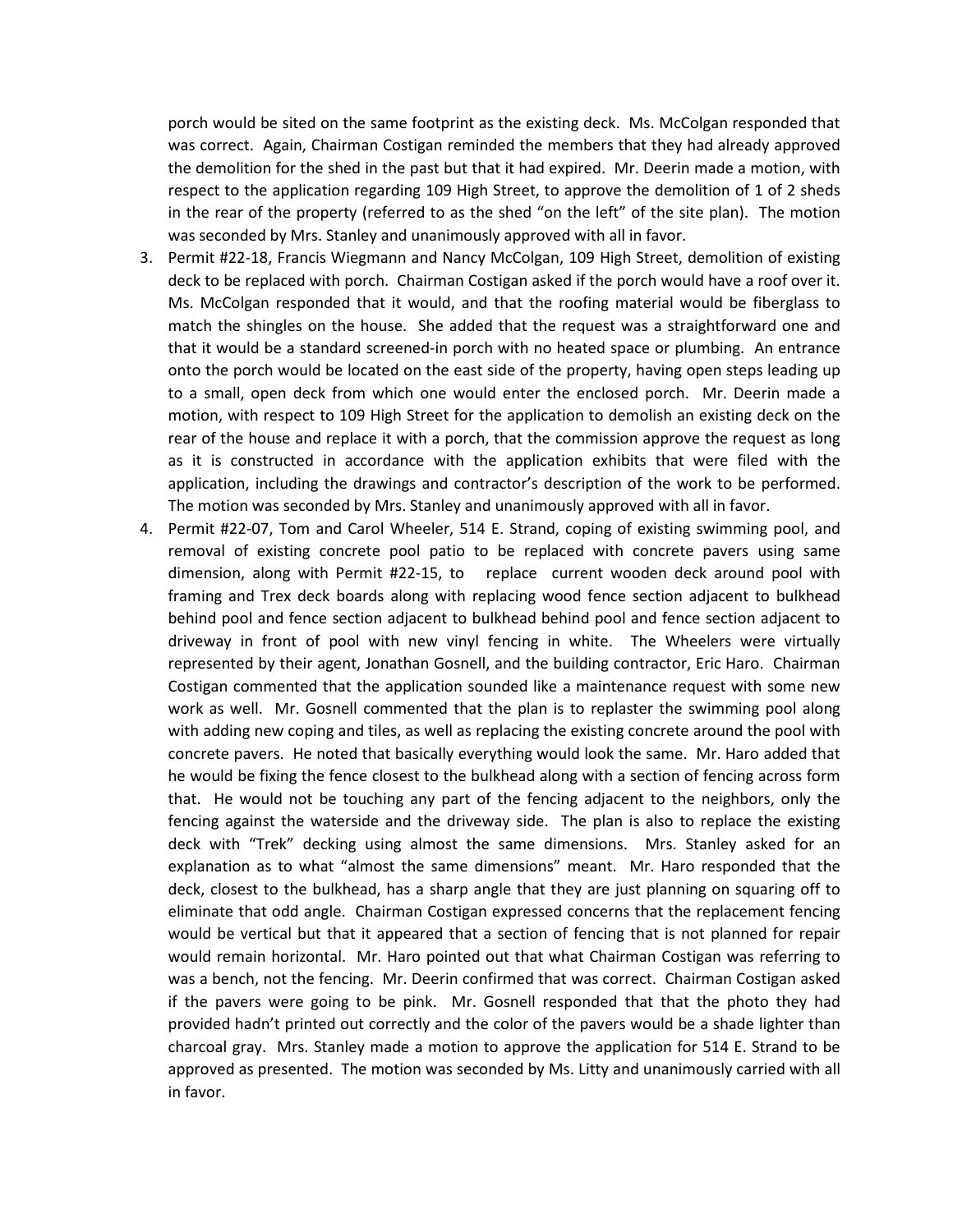- 5. Permit #22-11, Frank and Francis Dingle, 406 S. Morris Street, raise house and install new footings and foundation to code and floodplain requirements; install new two story addition on rear of house and redo front porch floor system. Mr. and Mrs. Dingle were both virtually present to discuss their application. Mr. Dingle explained that they had discovered that back in 2004 the house, that they recently purchased, had had water on the first floor, along with finding very limited access to get under the house. They had decided to raise the house 4', in accordance with the flood plain regulations, on a new concrete foundation which will also result in easier access to get under the house. Along with that, they would also like to add a two story porch off the back of the house. Chairman Costigan stated that he noticed that the property was tight on coverage. Town Planner Maria Brophy spoke stating that this had been figured out and that the owners were reconfiguring the walkway leading to the back of their shed in order to shave off the +/- 40 sq. ft. of coverage that would put them over the allowable limit of 40% impervious coverage. Chairman Costigan referred to the second page of the plans, which depicts the front elevation, and asked if there were windows in the foundation. Mr. Dingle responded that was lattice that would sit between the brick piers and that the look was modeled off of a neighbor's house. The use of the lattice would allow for access to get underneath the house. He further explained that on the side of the house there would be flood vents with lattice between the brick piers. The foundation in the front and back will have the brick piers but the length will be poured concrete, as it currently is, but higher. Mrs. Wells asked why there was a need for flood vents since the house was being raised 4' higher. Town Manager Cheryl Lewis responded that the purpose of the vents is to equalize the water. Without the vents, flooding of the house would cause the foundation to crack because it would take on air in the inside. The flood vents allow water to go in and out, thus equalizing the pressure. One has to have a means to keep the water pressure out. It is also a requirement in order for the Dingles to get a permit to raise their home. It was noted that the request to add a two story addition off the back of the house would be only minimally visible from the street. Chairman Costigan, in forming a motion for approval, stated that the commission had an application before them to raise the house at 406 S. Morris Street and install new footings and foundation to code and floodplain requirements, along with installing a new two story addition on the rear of the house and to redo the front porch floor system. Mr. Deerin picked up the motion and asked to make an amendment by including the motion to say that it would be built accordance with the Laura Landefeld Designs, LLC drawings attached to the application, as well as the other exhibits attached to the application. The motion was seconded by several of the members all at once and unanimously carried with all in favor.
- 6. Permit #22-16, David Ober and Sheilah Goodman, 104 Tred Avon Avenue, reconstruct rear elevation with no change to footprint; cosmetic changes to front (street) elevations; addition of attached garage. Mr. Ober, who was virtually present, explained that several additions had been slapped on the house over the years, at various levels. The plan is to straighten that all out by disassembling the back, removing the additions that have been put on over the years, and constructing a unified single addition that will show as two gable ends, all one level, remaining on the existing footprint, with no additional coverage, all taking place in the back of the house. The plan for the front would be just to clean up the placement of the windows on the second story addition that was put on in 1960, by removing a little window and aligning the other windows with the windows on the first story. There is also the plan for the addition of a one car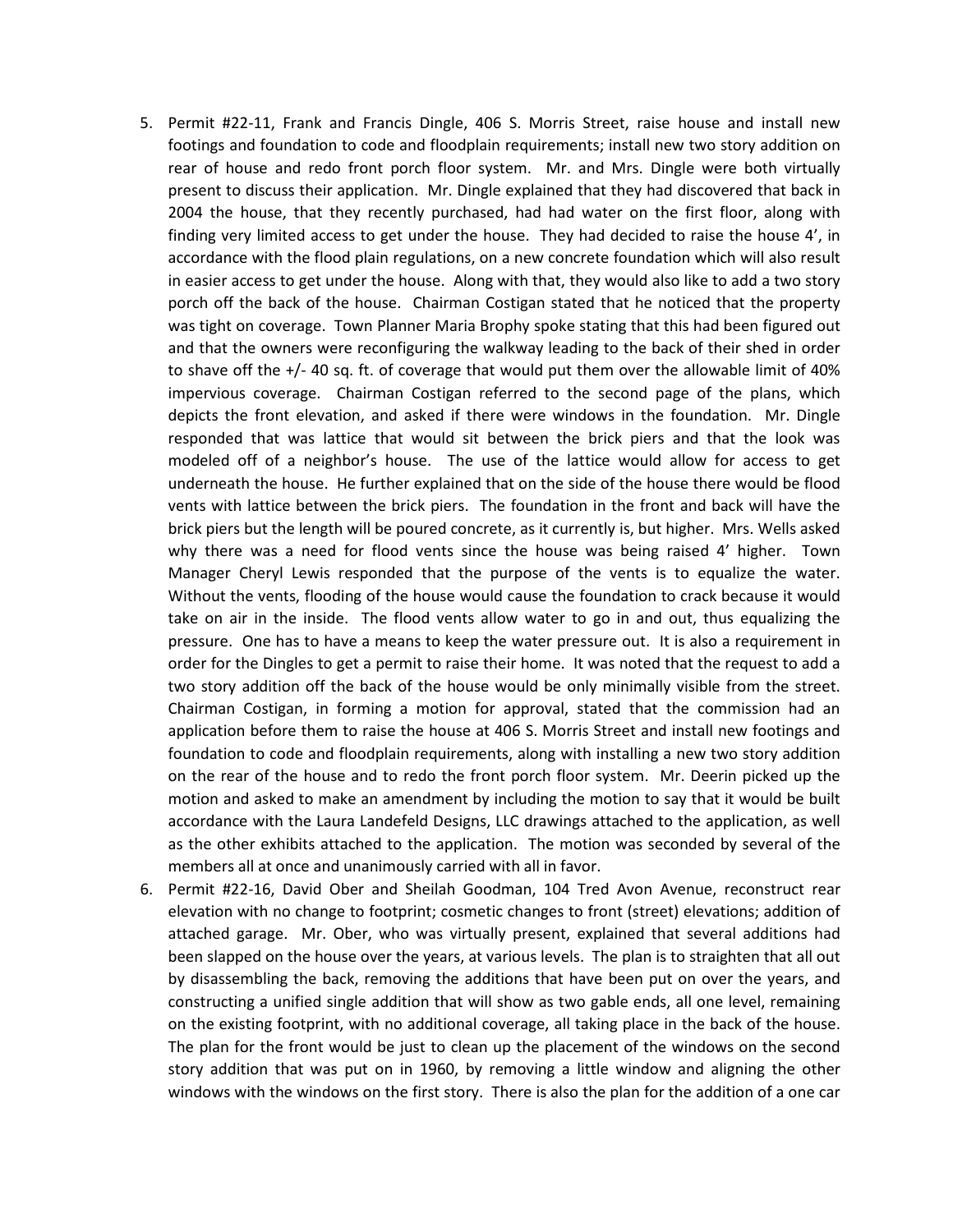garage to be placed next to the chimney side of the house. The garage will have the same width as the gable end on the front of the house. The idea is to make the garage as pleasant as possible by using a carriage door instead of an overhead garage door. The plans will result in a slight change of coverage from 22% to 26%. Samples were provided of the siding, called "Smartside" which was explained as being similar to Hardie-plank, only having a better quality, that would look like wood siding. The colors on the house would be replaced with similar color to look the same. Mr. Deerin asked if the owners were planning to keep some of the existing siding and incorporating new siding with it. Mr. Ober responded that they preferred to keep everything uniform, that the new siding would be much easier to maintain, and that all the siding will be new and of the same dimensions. Mrs. Stanley made a motion to approve the application of David Ober and Sheilah Goodman, at 104 Tred Avon Avenue, to reconstruct the rear elevation of their home with no change to the footprint and make cosmetic changes to the front elevations along with the addition of an attached garage. The motion was seconded by Mr. Deerin and unanimously carried with all in favor. Mrs. Stanley offered her congratulations to the architect, Michael Clark, for a job well done.

7. Permit #21-12, Thomas Caravythà, 200 West Street, install solar tiles on roof of existing house and 2 Energy Storage Systems. Both Mr. Caravythà and his architect, Christine Dayton, were virtually present to discuss the application. Ms. Dayton spoke stating that the Tesla company had made the formal application to apply for the Tesla shingles to the main house at 200 West Street. Chairman Costigan asked if either Ms. Dayton or Mr. Caravythà had any other information on the shingles that they wanted to share with the commission. Ms. Dayton replied that their past application had had photographs. Chairman Costigan responded that when he looked over the documentation, he was disappointed because, back in January, when Ms. Dayton and Mr. Caravytha were present for a consultation, he had made the comment that it would be helpful if the commission members could see another application whereby the solar tiles had been installed successfully on a roof similar to the one on Mr. Caravythà's house. Ms. Dayton responded that she had reached out to the Tesla representative but that nothing was sent to her. She added that all she had was a photo of a cottage with solar shingles on it. Chairman Costigan pointed out that a cottage was much different from Mr. Caravythà's house and that he didn't know if the commission had enough information to vote on the application or not. Mr. Deerin agreed. Chairman Costigan added that once the members had some sort of idea of what the final product would look like, they then may be able to ask intelligent questions and make a decision on it. Mr. Deerin agreed adding that it would be a major change to a home that is very prominent in town. Mrs. Stanley stated that she felt that a company the size of Tesla should be more sympathetic to historic commissions and grasp the idea of aesthetic issues. Mrs. Wells agreed with Mrs. Stanley noting that it is the town's historic district that draws many people to Oxford and who want to live here. She also noted that she was afraid the Victorian look of Mr. Caravythà's house would risk becoming a little too glossy in appearance. Ms. Litty stated it would be nice to see what the roofing would look like in the sun. Chairman Costigan added that the plans provided by Tesla don't do justice in showing just how sharp the rooflines of the house at 200 West Street are. Chairman Costigan again stated that the commission needed to see what this project was going to look like before they could consider approving it and thought it best to table the application until more details have been received. All the members of the commission were all in agreement. Chairman Costigan asked for Mr.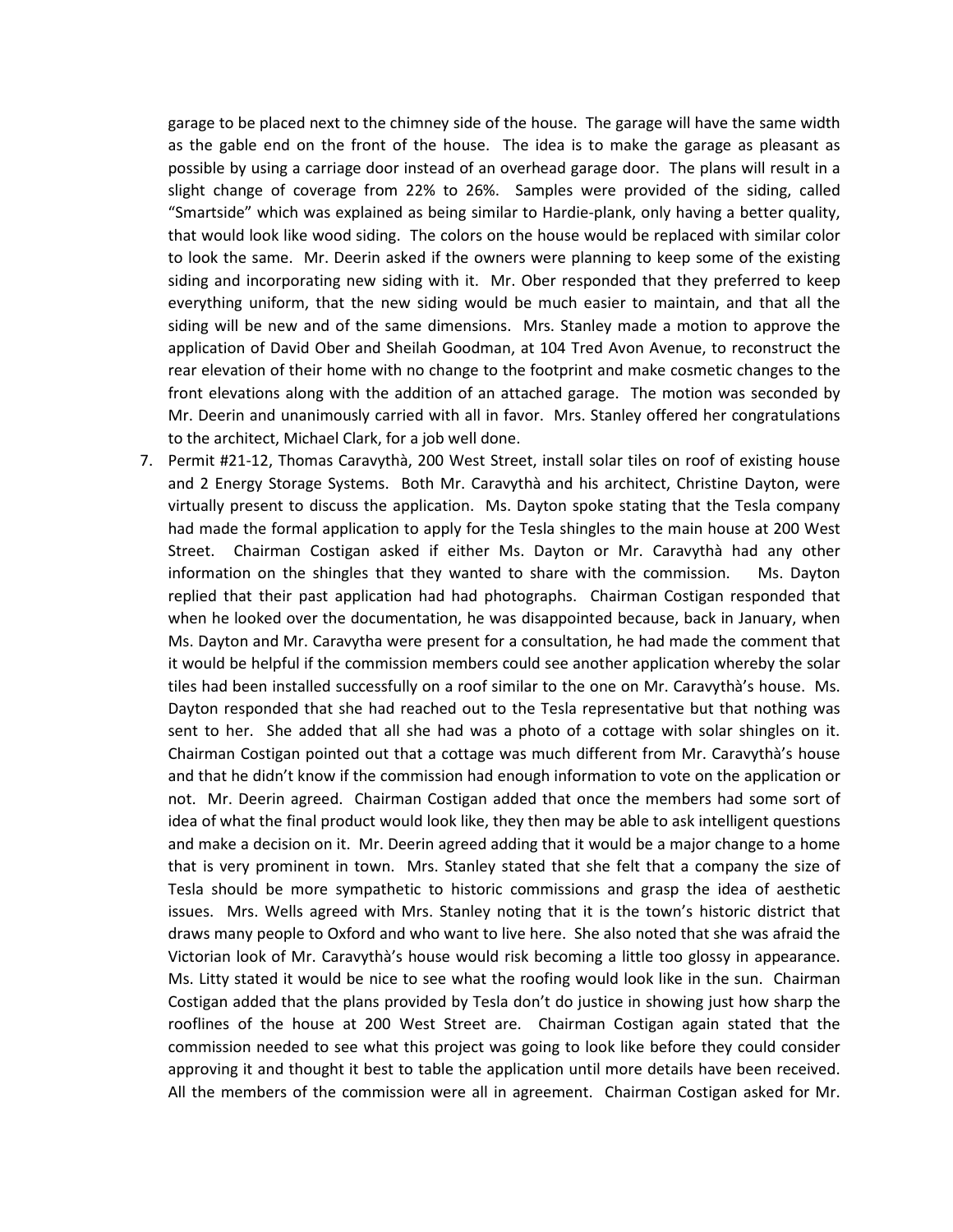Caravythà's thoughts. Mr. Caravythà stated he did not believe he could get any pictures and if the permit was not approved, then it wouldn't be approved. To his taste, he thought it would look nice, but that matters of taste are different among individuals. Mrs. Wells asked Mr. Deerin about his reaching out to Preservation Maryland for assistance with this matter. Mr. Deerin responded that they only said they did not know of any specific requests but knew it was an item coming to the forefront for many reasons, including the development of different kinds of shingles, thus creating an evolving technology and that they would like to hear how the Town of Oxford was handling it. He went on to add that under the HDC Guidelines, it is noted that the commission has the responsibility to look at building materials. He pointed out that the guidelines state that "most of the buildings, and especially those buildings of significant historical value (noting that though this building was new it was built to look historic and fit into the historic district) are constructed of traditional building materials – wood siding, brick, and wood shingle, asphalt, and metal roofing. The repeated use of these traditional materials creates an architectural cohesiveness and harmony that give the Historic District much of its distinctive character." In looking at this kind of application, he felt the commission needed to look at that provision of the guidelines regarding building materials, adding that based on what was presented before them, felt the commission could not make that kind of determination. Mr. Deerin also noted only one sheet had been presented with the application and that it did not show anything of significance. Therefore, he agreed with Chairman Costigan in that the members needed to be given a better understanding of what this was going to look like in the town's historic district. Chairman Costigan addressed Mr. Caravythà and requested that he take his time, do more research, and come back to the commission with more information. Mr. Deerin expressed his concerns that should Mr. Caravythà decide not to withdraw his permit, and should the commission not take action to vote soon enough, the application could fall in jeopardy of automatically being approved. Manager Lewis broke into the conversation stating that because this was the first time the commission was looking at this application, it was within their rights to defer it for 30 days or until the next meeting for more information. If the applicant does not come back with more information, then it will be voted down at that point in time or the permit can be withdrawn or, if it is turned down, the applicant can resubmit a new application at later time. Mr. Caravythà agreed that he would like to await 30 days to see if he and Ms. Dayton could find more information to present to the commission. Chairman Costigan made a motion that the commission defer the application for 200 West Street for the solar roofing until their next meeting. Mr. Deerin requested that the words "pursuant to the applicant's request to the next regularly scheduled meeting" be added to the motion. The motion was seconded by many and unanimously approved to table the application until the next meeting.

This concluded the review of permit applications.

Prior to adjourning, Chairman Costigan addressed Manager Lewis about the next HDC meeting scheduled for April 4, 2022 and the desire for it to be a "in person" meeting. Manager Lewis responded that she would be bringing this up for discussion at the Commissioner's next virtual meeting to be held on March 8 (the evening following this evening's meeting). She expected that the Commissioners would be changing their policy and that they had just wanted the month of March to be virtual. Chairman Costigan responded he thought that would be the case and asked his members if anyone had any